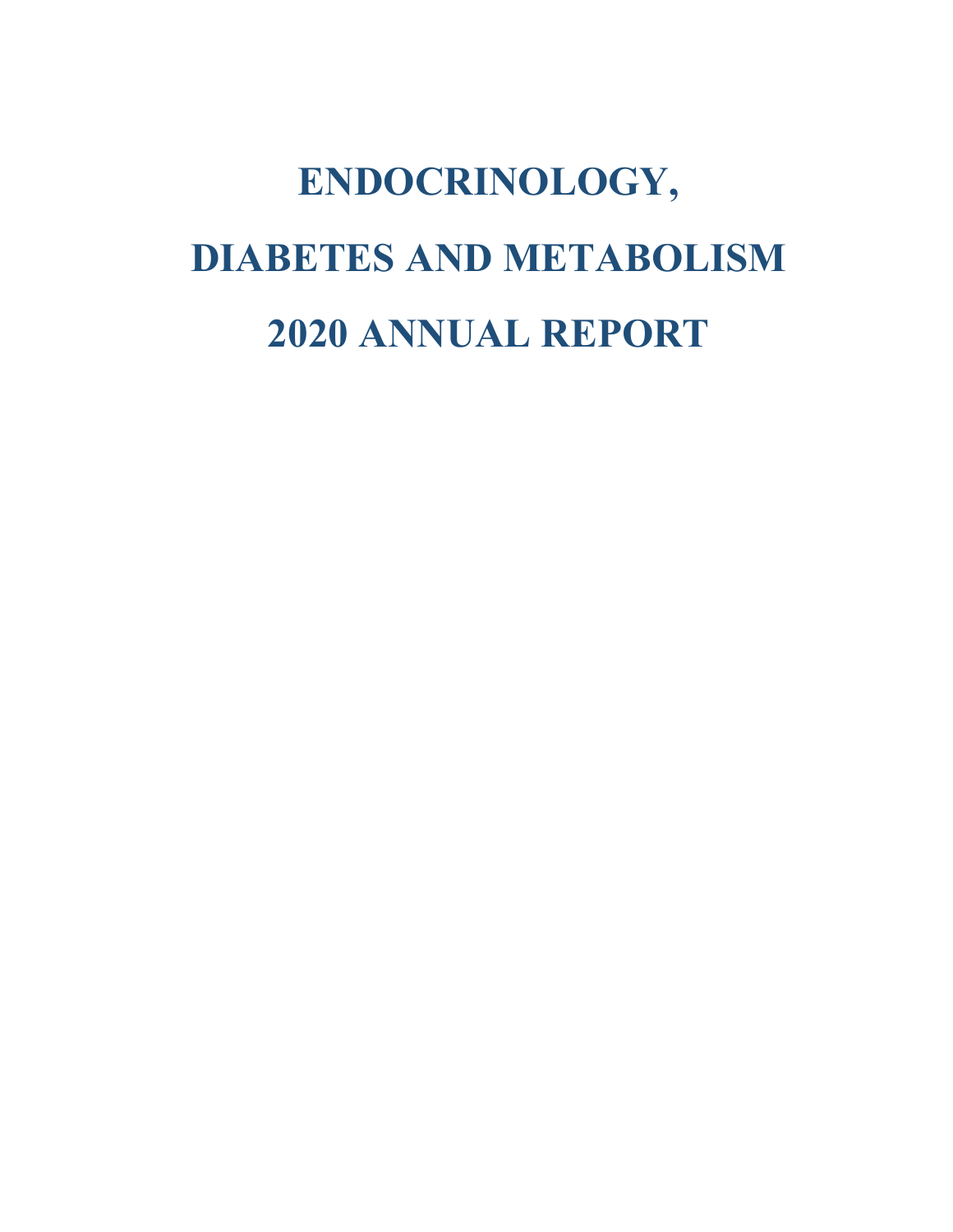# **SECTION OF ENDOCRINOLOGY, DIABETES AND METABOLISM**



**INTERIM SECTION CHIEF** *Marco Marcelli, M.D*.

The year 2020 has been another outstanding one for the section of Endocrinology, Diabetes and Metabolism. This year, the output of new papers has increased from 39 to 63. Our faculty have published in some of the top scientific journals, including *Molecular Cell*, *Nature Medicine*, *PNAS*, *JCI*, and some of the top journals related to our discipline, including *Diabetes*, *Diabetes Care*, *Diabetologia*, and the *Journal of Bone and Mineral Research*. In 2020, our faculty were awarded two additional federal grants from the National Institutes of Health (NIH) and the Veterans Administrations. Thanks to this, we now rank second in NIH-funded grants awarded to the Department of Medicine's sections and centers. We have submitted what we think is a very competitive application for a P30 Nutrition and Obesity Research Center grant, with Dr. Dennis Villareal as PI. This is a difficult grant to obtain, as another currently funded national center has to be knocked out for it to be awarded to BCM. We feel very good about our effort and the department's strong support during the

18 months of work that preceded the application.

Sadly, on April 9, 2020, our beloved colleague and senior faculty member Dr. Alan Garber passed away. Dr. Garber was a world-famous diabetologist, author of 350 peer-reviewed publications, as well as book chapters and monographs on diabetes and its complications. One of his many contributions to the treatment of diabetes was providing clinical trial designs and evidence that finally convinced the U.S. Food and Drug Administration of the safety of metformin, which led to its approval to be utilized in the USA. Metformin has been the # 1 most used drug for diabetes in the USA for the last several years.

It is evident our faculty remains committed to advance the science and clinical practice of endocrinology, diabetes & metabolism to the next level, despite these trying times. Please enjoy the following annual report for FY20, and thank you for your interest.

Marco Mando

Marco Marcelli M.D. Interim chief Section of Endocrinology, Diabetes & Metabolism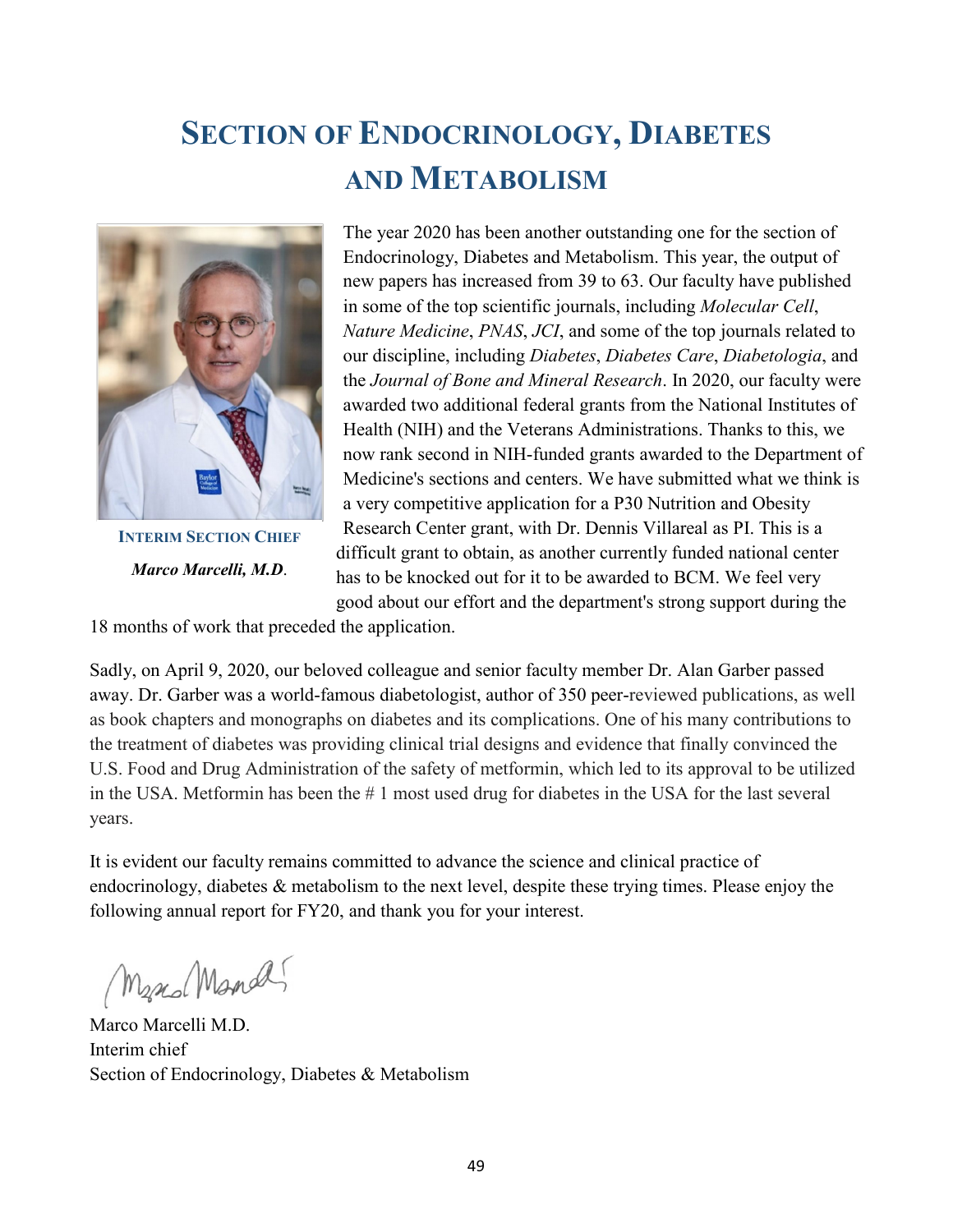# **HIGHLIGHTS**

- Dr. Dennis Villareal received the prestigious Michael E. DeBakey Excellence in Research award.
- The renowned "Endocrine University" was brought to Houston by our faculty member Dr. Susan Samson, the co-chair of this national conference. Almost 300 first-year endocrinology fellows attended the meeting, which is focused on endocrinology skills.
- Dr. Samson was also the chair of the American Association of Clinical Endocrinologists' (AACE) Annual Meeting, which was held in Los Angeles, CA.
- Six members of our section have been promoted: Dr. Pradip Saha and Zheng Sun to Associate Professor, Dr. Nalini Ram to Professor and Drs. Maria Acevedo, Richard Cox, and Zhou Wenjung to Instructor.
- Three outstanding women of our section received the BCM Women of Excellence Award: Drs. Nalini Ram, Susan Samson, and Madhuri Vasudevan.
- Dr. Zheng Sun was awarded the Young Investigator Award from the Chinese-American Diabetes Association.
- The Section of Endocrinology, Diabetes and Metabolism is home to a new national Center for the Study of Atypical Diabetes, which will conduct RADIANT (Rare and Atypical Diabetes Network) at 15 sites around the country. The design of RADIANT permits involvement of all faculty and fellow physicians within the section, and provides considerable resources for their career advancement (active participation in a precision medicine initiative, learning to order and interpret detailed genomic and phenotypic workup of their patients, opportunities for publications and presentations). It also provides an opportunity for sustained enhancement of the section's national reputation in precision diabetes.
- The Section of Endocrinology, Diabetes and Metabolism organized the 18<sup>th</sup> Annual Symposium on Advanced Diabetes Management for Endocrine Fellows under the directorship of Alan Garber, M.D.

# **FACULTY**

#### *Section Leadership*

- Mandeep Bajaj, M.D. Medical Director, Faculty Group Practice
- Siripoom McKay, M.D. Medical Director, Young Adult Diabetes Clinic
- Nalini Ram, M.B., B.S. Medical Director, Ben Taub Medical Center
- Susan Leanne Samson, M.D., Ph.D. Fellowship Director

#### *Faculty*

#### *Primary*

- Maria Acevedo, Ph.D.
- Neeti Agarwal, Ph.D.
- Mandeep Bajaj, M.D.
- Ashok Balasubramanyam, M.B.B.S.
- Jasmine Boparai, M.B.B.S.
- Rui Chen, M.D.
- Richard Cox, Ph.D.
- Emilia Cordero, M.S.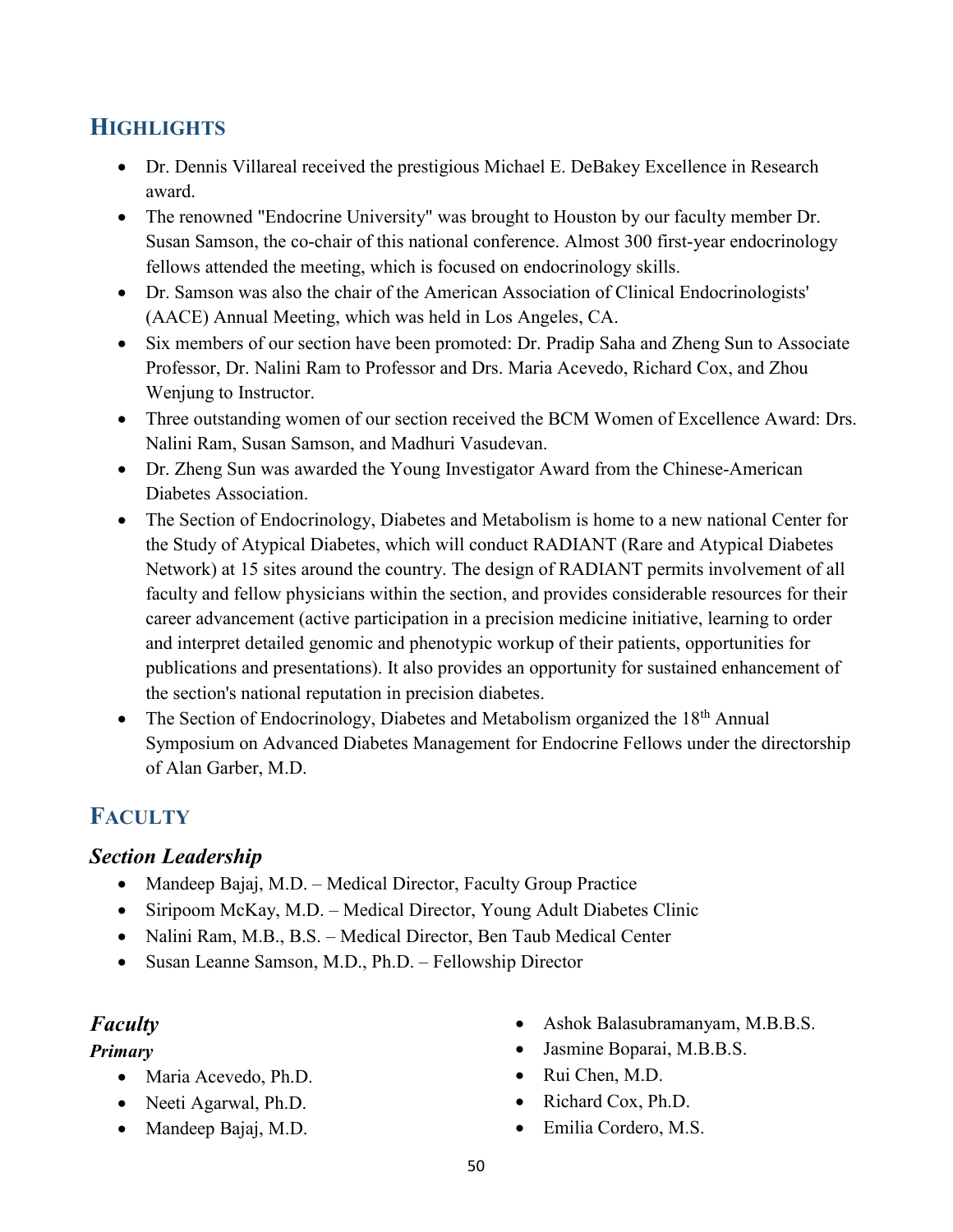- Nancy Greta Rene Dufrane, M.P.H., M.S.N.
- Ruchi Gaba, M.B.B.S.
- Alan Garber, M.D., Ph.D.
- Sean Hartig, Ph.D.
- Bryan Jiang, M.D.
- Marco Marcelli, M.D.
- Siripoom McKay, M.D.
- Sanjay Navin Mediwala, M.D.
- Ha Nguyen, M.D.
- Massimo Pietropaolo, M.D.
- Nalini Ram, M.B.B.S.
- Pradip Saha, Ph.D.
- Susan Leanne Samson, M.D., Ph.D.
- Rajagopal Viswanath Sekhar, M.B.B.S.
- Zheng Sun, Ph.D.
- Madhuri Vasudevan, M.D., M.P.H.
- Dennis Villareal, M.D.
- Reina Villareal, M.D.
- Li Zhang, M.D., Ph.D., M.Sc.

#### **HONORS AND ACHIEVEMENTS**

#### **Richard Cox, Ph.D.**

- Oral presentation, American Diabetes Association Meeting, June 2020
- Pilot Award, Nutrition and Obesity Research Center Pilot & Feasibility Award

#### **Ruchi Gaba, M.B.B.S.**

• Led the Thyroid Hands-On Practicum at the Endocrine University, Feb 16th 2020

#### **Sean Hartig, Ph.D.**

- 2020 Texas Academy of Medicine, Engineering, Science, and Technology Protégé
- Texas Heart Institute Cardiovascular Seminar Series, 01/2020, Host: AJ Marian
- Ad hoc reviewer for Endocrinology, Cell Death and Disease, Molecular Metabolism, American Journal of Physiology-Endocrinology and Metabolism, Diabetes, JCI Insight, Nature Metabolism

#### **Brian Jiang, M.D.**

• Fellowship Teaching Award 2019-2020

#### **Sanjay Navin Mediwala, M.D.**

- Teaching award from Endocrine fellowship graduating class of 2019
- Accepted into Baylor's Master Teacher Fellowship Program

• Wenjun Zhou, Ph.D.

#### *Secondary*

- David Moore, Ph.D.
- Kazuhiro Oka, Ph.D., M.S.
- Bert O'Malley, M.D.
- Joanne Richards, Ph.D.
- Jeffrey Rosen, Ph.D.
- Ming-Jer Tsai, Ph.D.
- Sophia Tsai, Ph.D.

#### *Adjunct*

- Fareed Elhaj, M.D.
- Robert Gagel, M.D.
- Jose Manuel Garcia, M.D., Ph.D.
- Dinakar Iyer, Ph.D., M.S.
- Medhavi Jogi, M.D.
- Steven Sherman, M.D.
- Vijay Yechoor, M.B., B.S.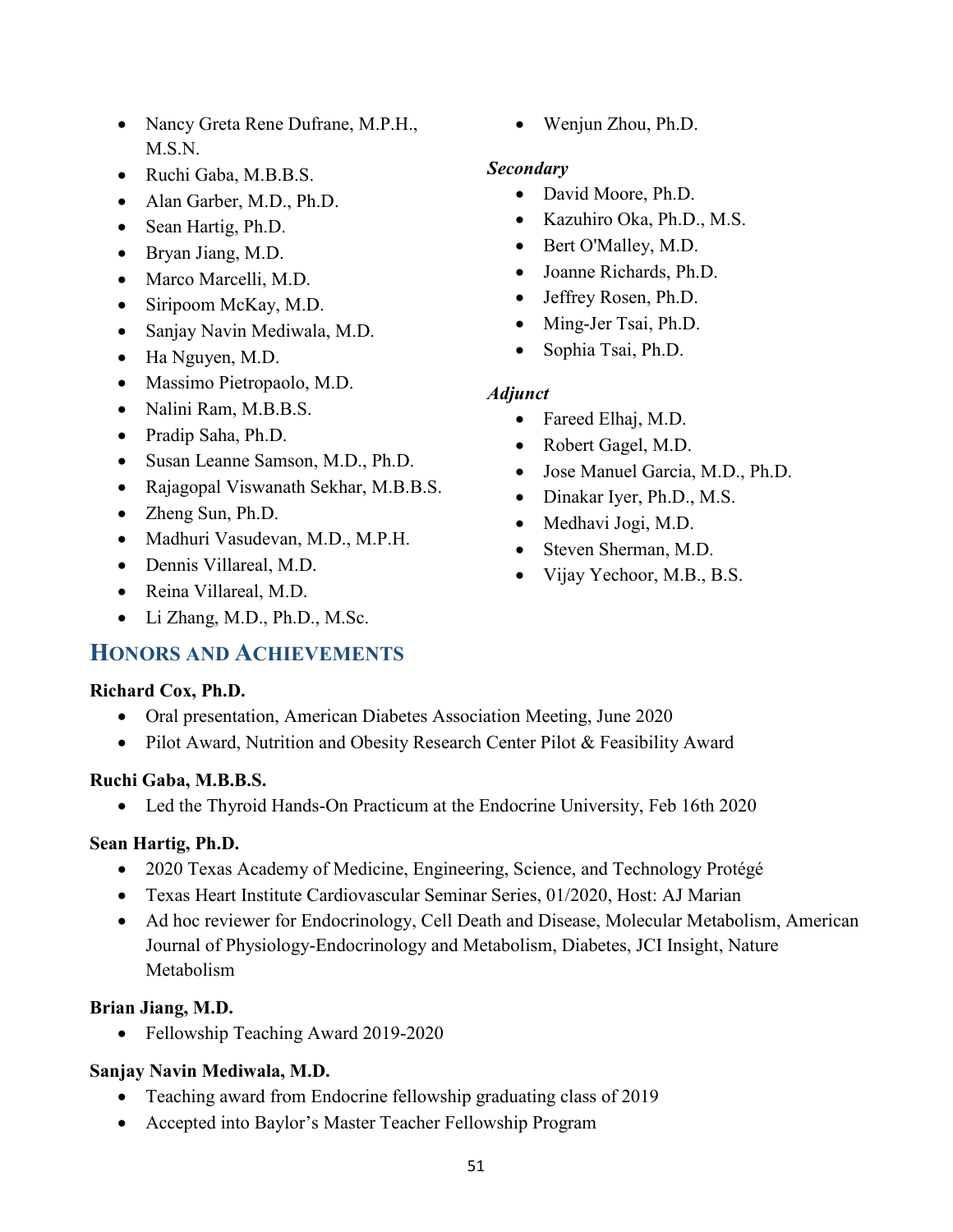#### **Nalini Ram, M.B.B.S.**

- Promotion to Professor of Medicine: October 2019
- Women of Excellence BCM 2019
- America's Best Physicians 2019-2020
- Exceptional Women in Medicine Castle Connolly Awards 2019

#### **Zheng Sun, Ph.D.**

- Young Investigator Award, Chinese-American Diabetes Association
- John S. Dunn Collaborative Research Award, Gulf Coast Consortia
- Clifford Elder White Graham Endowed Research Award

#### **Dennis Villareal, M.D.**

• 2020 Michael E. DeBakey Excellence in Research Award

# **PROFESSIONAL ORGANIZATIONS/ASSOCIATIONS OFFICES HELD**

#### **Ashok Balasubramanyam, M.B.B.S.**

- Chair, Endocrinology and Metabolism Board, American Board of Internal Medicine
- Council Member, American Board of Internal Medicine
- Member, American Clinical and Climatological Association

#### **Richard Cox, Ph.D.**

- Member, American Diabetes Association
- Member, Endocrine Society

#### **Ruchi Gaba, M.B.B.S.**

- Planning Committee, Local Texas AACE chapter, August 2019
- AACE Diabetes, Obesity and Nutrition and Thyroid Disease network member May 2019present
- Reviewer for educational content related to neck ultrasound for National AACE (American College of Endocrinology) – May 2020 and case report CME/MOC questions as a part of National AACE Education Projects, February 2020
- National AACE Annual Meeting Abstract Subcommittee member for reviewing abstract submissions for E-poster or oral presentations, December 2019

#### **Sean Hartig, Ph.D.**

- Member, American Diabetes Association
- Member, American Heart Association
- Member, Endocrine Society
- Faculty, The Endocrine Society Career Development Workshop
- Abstract reviewer, The Endocrine Society's 102nd Annual Meeting, San Francisco, CA
- Ad-hoc member, NIH Center for Scientific Review (CSR) Diabetes, Endocrinology and Metabolic Diseases B Subcommittee Study Section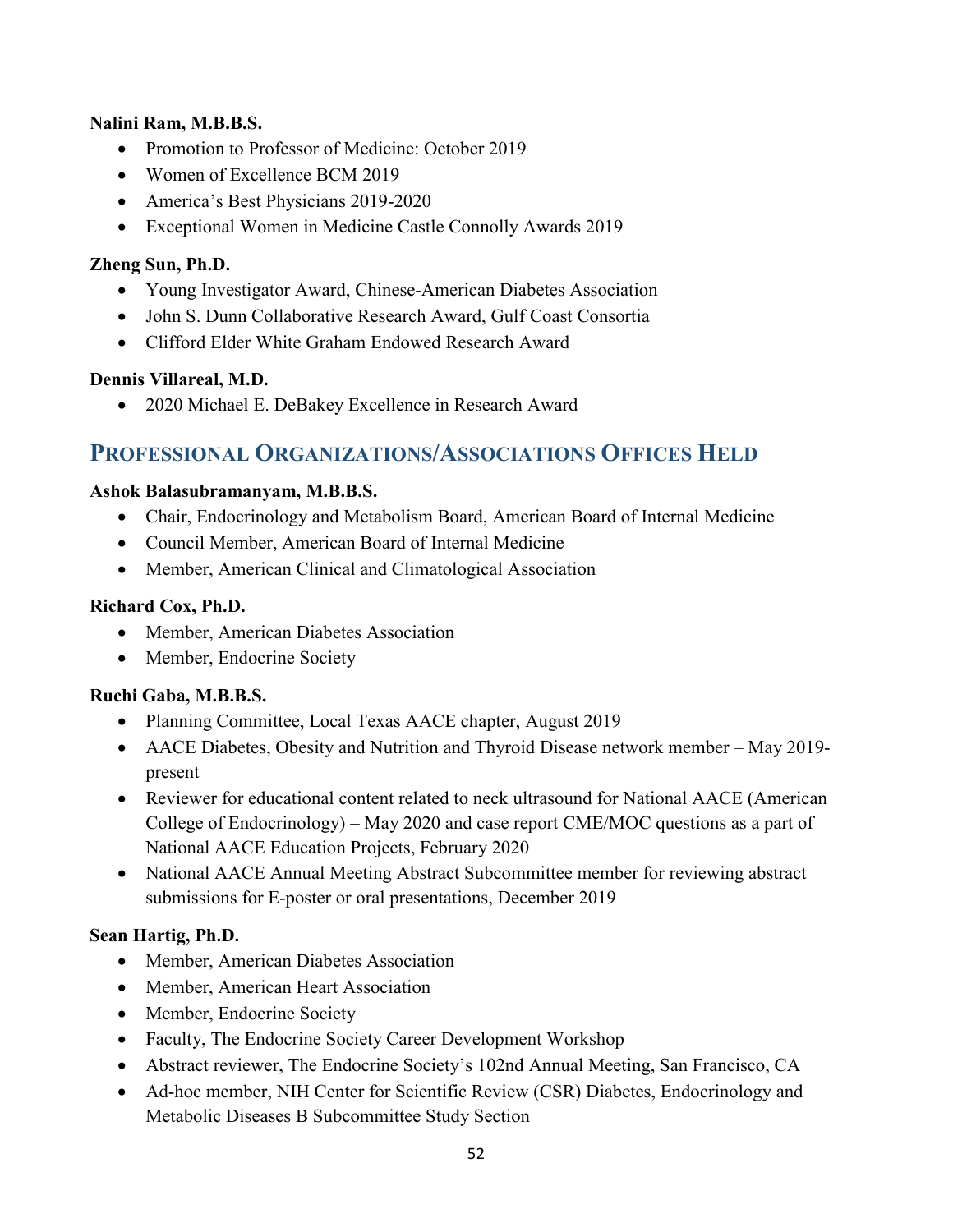- Ad-hoc member, Chair, NIH/NIAAA CSR Special Emphasis Panel ZAA1 JJ(01)
- Ad-hoc member, Peer Review, Medical Research Council, United Kingdom Research and Innovation

#### **Marco Marcelli, M.D.**

- Member: Endocrine Society
- Fellow: Southern Society Clinical Investigation
- Director: BCM committee to organize Endocrine Grand Rounds
- Member: DoM FAP committee

#### **Massimo Pietropaolo, M.D.**

- Chair NIH study section: "Biomarkers for Diabetes, Digestive, Kidney and Urologic Diseases Using Biosamples from the National Institute of Diabetes and Digestive and Kidney Diseases (NIDDK) Repository (R01)," June 2020
- Reviewer for the NIDDK Diabetes, Endocrinology and Metabolic Diseases B Subcommittee Study Section (T32, K99/R00, K01, and R03 awards), October 2019
- Chair, Immunology Sessions, Planning Committee, 2019 American Diabetes Association National Conference

#### **Nalini Ram, M.B.B.S.**

- Endocrine Society
- AACE
- American Diabetes Association

#### **Susan Leanne Samson, M.D., Ph.D.**

- Elected Secretary of the Executive Council of the AACE (2020-2021) and Board of Trustees of the American College of Endocrinology. AACE has 6,500 members in the US and 99 other countries, AACE is a professional community of physicians specializing in endocrinology, diabetes, and metabolism committed to enhancing the ability of its members to provide the highest quality of patient care.
	- AACE Finance Committee
	- AACE Annual Meeting Committee, Advisor as Past Annual Meeting Chair 2019-2020
	- AACE Fellows' Education Committee
	- Co-Chair, Endocrine University 2019-2020
	- AACE Education Oversight Committee
	- Editor, Endocrine Society, Residency Curriculum Committee
- Accreditation Council for Graduate Medical Education, Endocrinology, Diabetes, and Metabolism Milestones 2.0 Taskforce
- American Board of Internal Medicine, Item Writing Taskforce
- Elected Secretary-Treasurer of the Association of Program Directors for Endocrinology and Metabolism (2019-2020)
	- $\triangleright$  Chair, Finance Committee
	- Section Editor, Fellows' Curriculum in Bone and Metabolism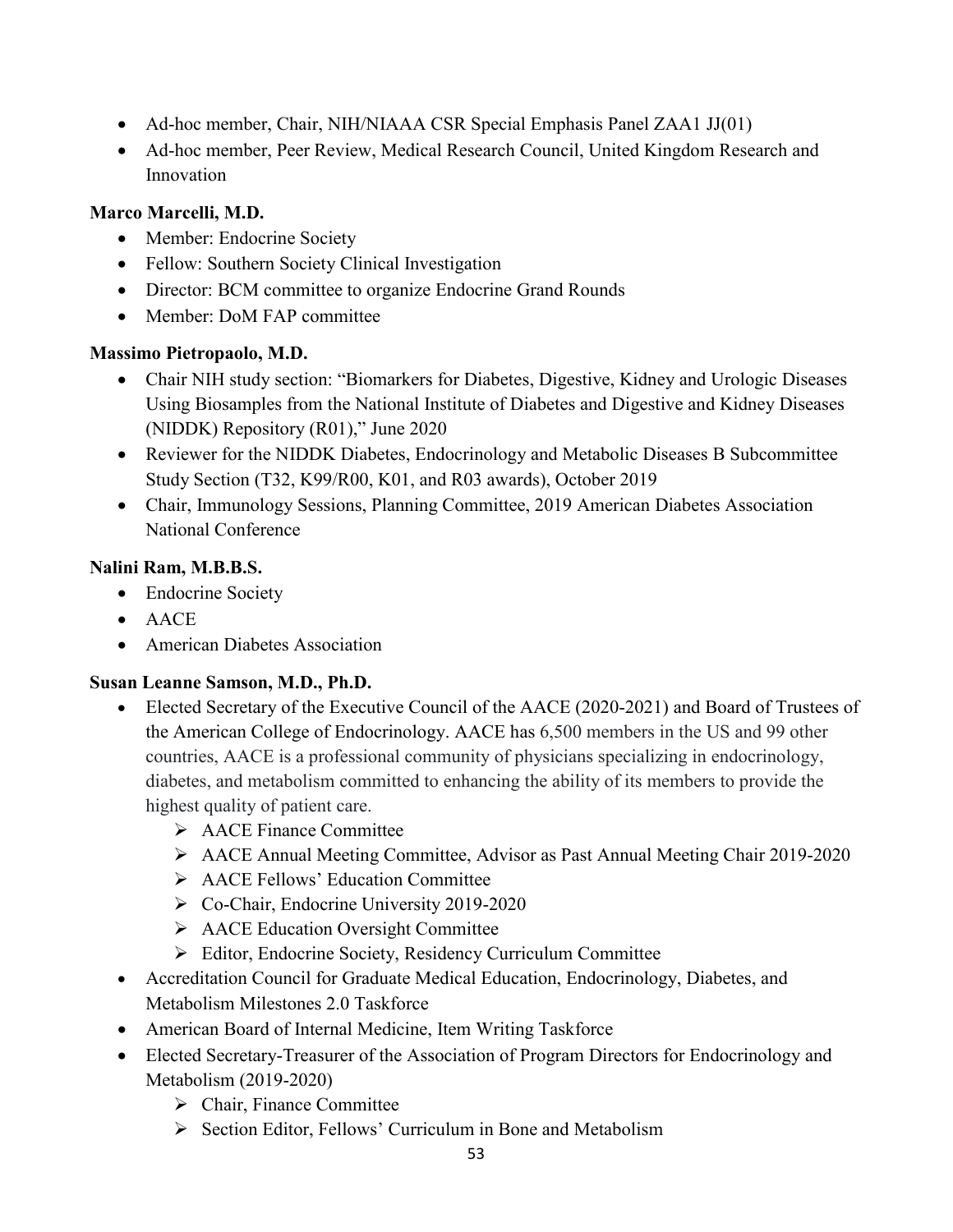#### APDEM COVID-19 Task Force, Shared Curriculum Sub-committee

#### **Dennis Villareal, M.D.**

- The Endocrine Society
- Charter Member, AACE
- American Society for Bone and Mineral Research
- Research Grants Reviewer, American Diabetes Association
- Fellow, Gerontological Society of America
- American Geriatrics Society
- Fellow, American College of Physicians

#### **Reina Villareal, M.D.**

- American Society for Bone Mineral Research
- Endocrine Society
- AACE

# **EDITORIAL BOARD MEMBERSHIPS AND EDITORIAL POSITIONS**

#### **Ruchi Gaba, M.B.B.S.**

• Reviewer for Journal: *Diabetes, Metabolic Syndrome and Obesity: Targets and Therapy*

#### **Sean Hartig, Ph.D.**

• Editorial Board, *Diabetes*

#### **Marco Marcelli, M.D.**

• Editorial Board, *Journal of Investigative Medicine*

#### **Massimo Pietropaolo, M.D.**

- Associate Editor, *Diabetes*
- Associate Editor, *Current Diabetes Reports*
- Academic Editor, *PLoS ONE*
- Editorial Board Member, *American Journal of Clinical and Experimental Immunology*
- Editorial Board Member, *Autoimmunity Highlights*
- Editorial Board Member, *Clinical Diabetes and Endocrinology*

#### **Susan Leanne Samson, M.D., Ph.D.**

- Editorial Board Member, *Endocrine Today*
- Editorial Board Member, *Pituitary*

#### **Zheng Sun, Ph.D.**

• Editor, Research Topic: Type 2 Diabetes Management: A Focus on Metabolic Defects. *Frontiers in Physiology*

#### **Dennis Villareal, M.D.**

- Academic Editor, *Current Developments in Nutrition*
- Associate Editor, *Journal of Nutrition in Geriatrics and Gerontology*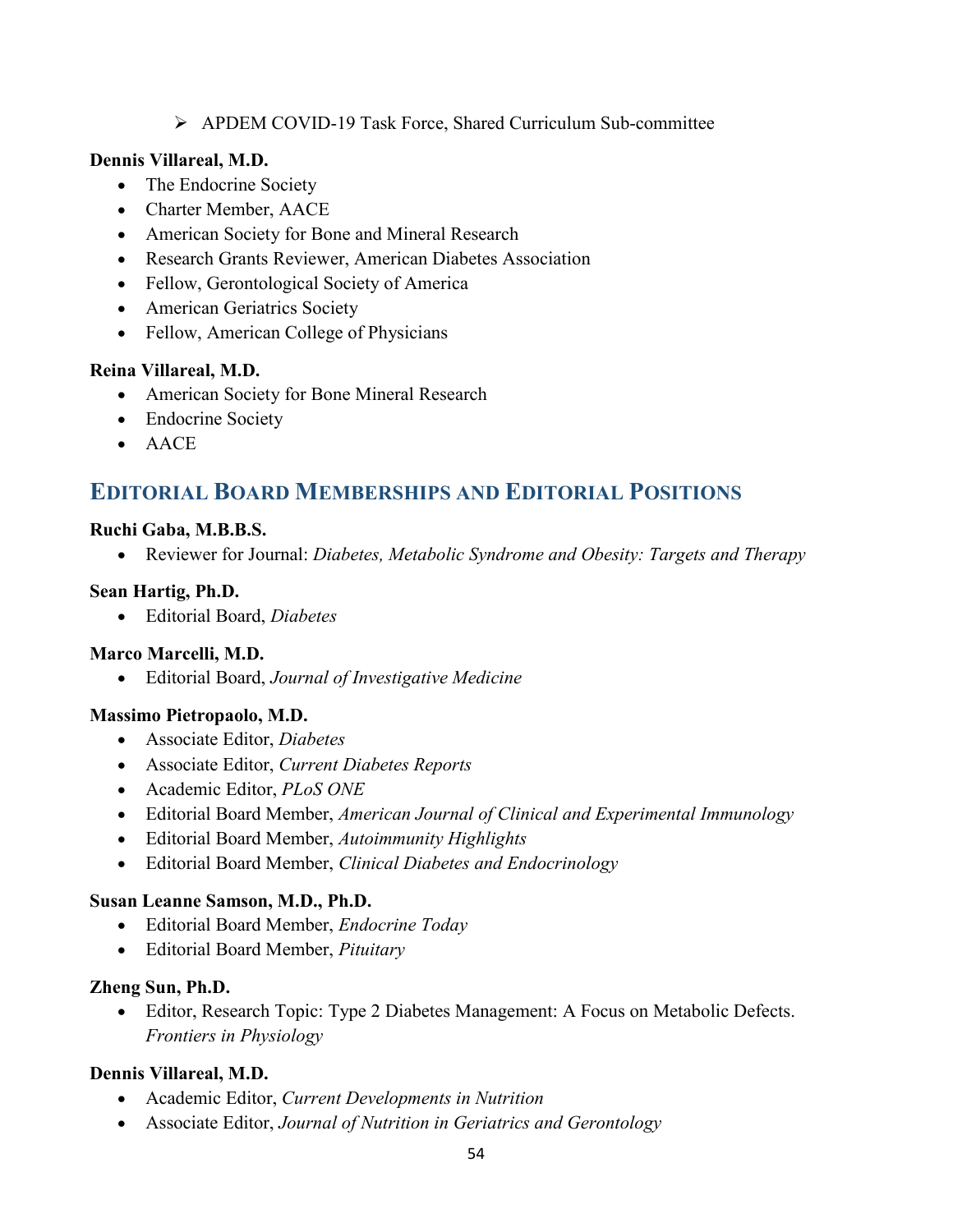- Associate Editor, *Journal of Gerontology – Medical Science*
- Editorial Board Member, *Journal of Nutrition in Health and Aging*

#### **Reina Villareal, M.D.**

• Associate Editor, *Frontiers in Endocrinology*

# **OTHER SIGNIFICANT ACCOMPLISHMENTS**

#### **Nalini Ram, M.B.B.S.**

• Inducted into BCM Curriculum Renewal Workgroup in November 2019

# **RESEARCH**

#### *Grants and Contracts*

#### **Ashok Balasubramanyam, M.B.B.S.**

- NIH, R01-DK104832 05, (MPI) YEAR 5: Role of Islet Injury and Autoimmunity in T2D Beta Cell Dysfunction
- NIH, R01-DK104832 05, (MPI) YEAR 5: Role of Islet Injury and Autoimmunity in T2D Beta Cell Dysfunction
- NIH, R01-DK104832 05 Lunds-Lernmark, (MPI) YEAR 5: Role of Islet Injury and Autoimmunity in T2D Beta Cell Dysfunction

#### **Sean Hartig, Ph.D.**

- American Diabetes Association, 1-18-IBS-105-Hartig, A MicroRNA Rheostat Regulates Fuel Utilization
- American Diabetes Association, 1-18-IBS-105-Hartig Year 3, A MicroRNA Rheostat Regulates Fuel Utilization
- NIH, NIH NIDDK R01DK114356 (Parent R01), An anti-diabetic microRNA that promotes metabolically healthy obesity
- NIH, NIH NHLBI R01HL144775 (Parent R01), Mechanisms of sex differences in neonatal pulmonary oxygen toxicity
- NIH, NIH NIDDK R01DK121348 (Parent R01), Regulation of type I inflammation in dietinduced obesity

#### **Massimo Pietropaolo, M.D.**

- NIH, R01-DK053456 17, YEAR 17: Enhancement of Biomarkers for Type 1 Diabetes
- NIH, R01-DK053456 17 (UCD Amd 2), YEAR 17: Enhancement of Biomarkers for Type 1 Diabetes
- NIH, R01-DK053456 17 (UF Amd 2), YEAR 17: Enhancement of Biomarkers for Type 1 Diabetes
- NIH, R01-DK053456 17 (UV Amd 2), YEAR 17: Enhancement of Biomarkers for Type 1 Diabetes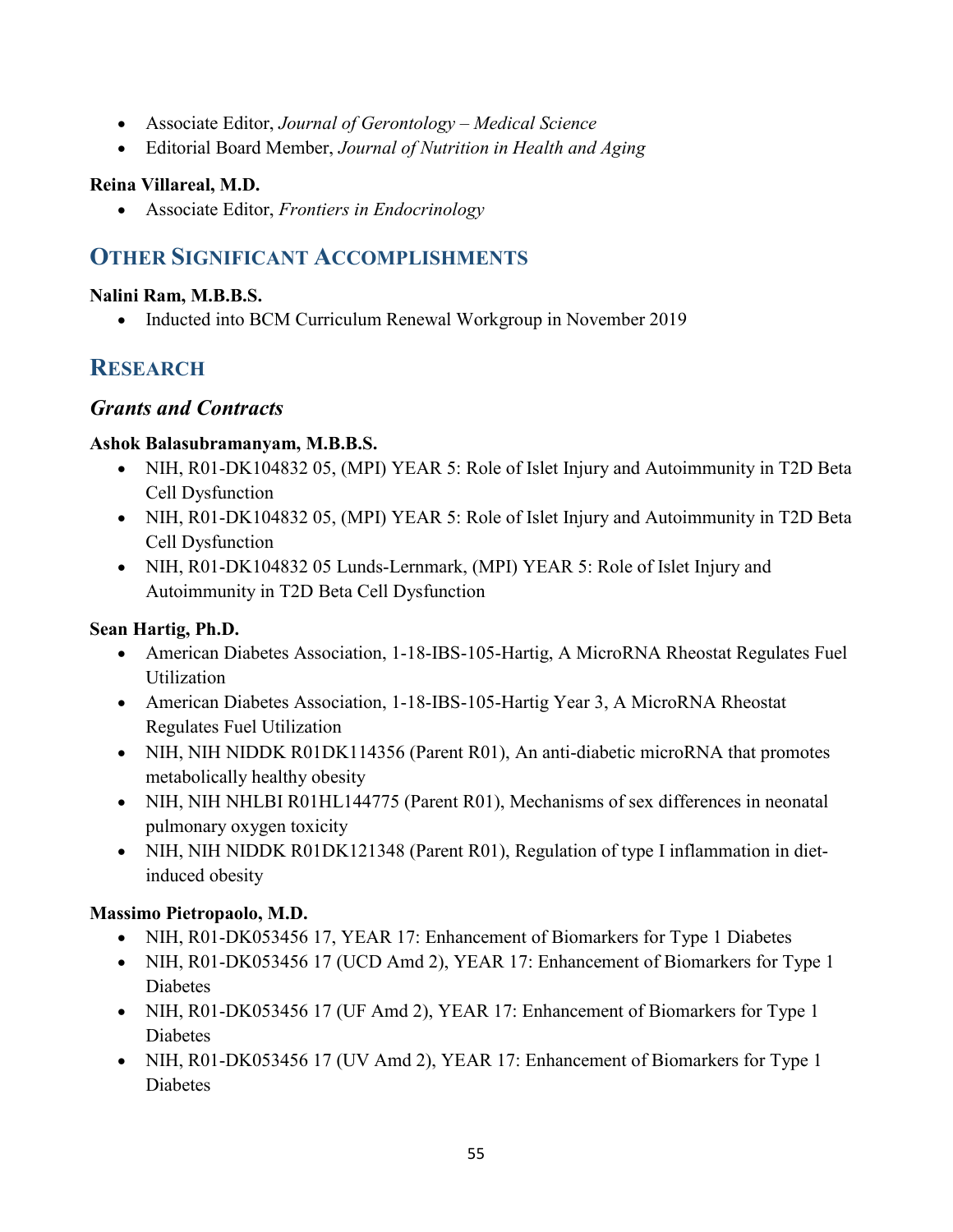- NIH, R01-DK053456 17 (UW Agree), YEAR 17: Enhancement of Biomarkers for Type 1 Diabetes
- NIH, R01-DK053456 17 (WMU Agree), YEAR 17: Enhancement of Biomarkers for Type 1 Diabetes
- New R01, Co-investigator, Received a score of 21

#### **Zheng Sun, Ph.D.**

- NIH, R01-ES027544-04, YEAR 4: Gender-Specific Effects of Arsenic in Diabetes
- NIH, R21-CA215591-02 NCE, NCE- De-Facto Target of Histone Deacetylase Inhibitors
- NIH, R01DK111436-03S1, Epigenomic Remodeling of Metabolism by Exercise through AP-1
- Dunn Research Award, John S. Dunn Foundation, Hormone memory: epigenomic impacts of estrogen exposure on later life metabolism
- Graham Research Award, Clifford Elder White Graham Fund, Exercise ameliorates muscular dystrophy through AP-1

#### **Dennis Villareal, M.D.**

- VA Merit grant renewal (CX002161) for another 4 years
- NIH grant (DK109950A): Does Lifestyle Intervention in Obese Older Adults Improve Bone Quality?

#### **Reina Villareal, M.D.**

- VA Merit grant (1 I01 CX001665-01A2)
- NIH grant: R01 HD093047

#### **Li Zhang, M.D., Ph.D., M.Sc.**

- Diabetes Action Research and Education Foundation 478, (NCE): Using an Antigen Specific Monoclonal Antibody to Modulate Islet Autoimmunity and Reprogram the Development of Type 1 Diabetes
- Juvenile Diabetes Research Foundation, 2-SRA-2018-648-S-B Amend 1 UCD PO 7000000670, To Reprogram Type 1 Diabetes Using Insulin Pathogenic Register-Specific Chimeric Antigen Receptor Redirected Regulatory T Cells
- NIH, R03-AI139811-01A1, YR 1: Using Insulin Pathogenic Register-Specific Chimeric Antigen Receptor Redirected Regulatory T Cells to Modulate Type 1 Diabetes

#### **Wenjun Zhou, Ph.D.**

• American Diabetes Association, 1-19-PDF-012 Yr2, Regulation of Hepatic Insulin Sensitivity by Hypothalamic Circadian Clock

# *Publications*

- Adipocyte (IF **1.580**): 2
- AIDS Research and Human Retroviruses (IF **1.805**): 1
- American Journal of Human Genetics ( IF **9.924**): 2
- American Journal of Physiology-Cell Physiology (IF **2.992-4.406**): 2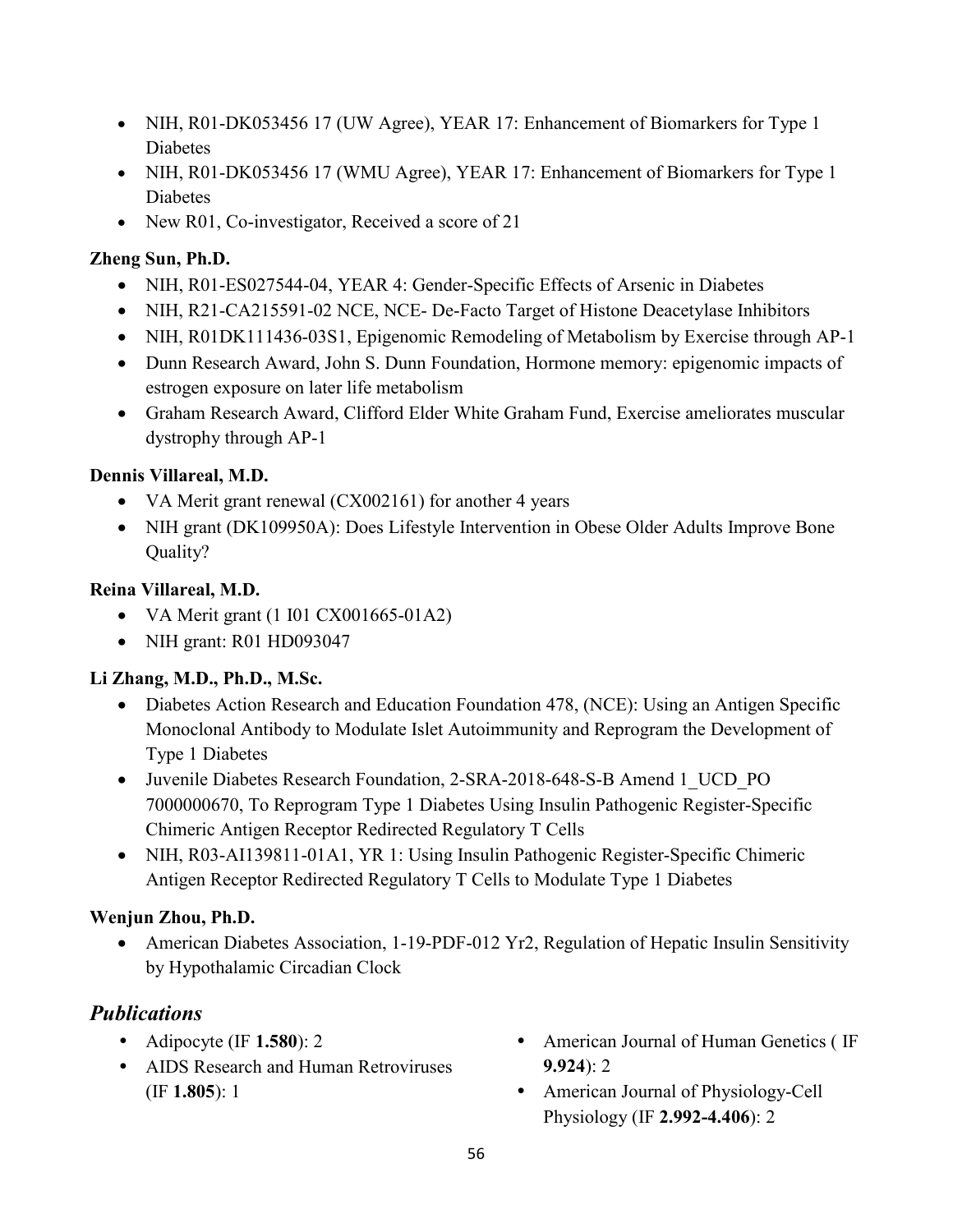- Autophagy (IF **9.770**): 1
- Biological Psychiatry (IF **11.501**): 1
- BMC Bioinformatics (IF **2.213**): 1
- Cell metabolism (IF **20.565**): 2
- Circulation (IF **23.603**): 1
- Clinical Imaging (IF **1.109**): 1
- Current Diabetes Reviews (IF **3.568**): 1
- Diabetes (Manuscript selected for cover) (IF **7.273**): 1
- Diabetes Care (IF **15.3**): 1
- Diabetes Technology and Therapeutics (IF **4.392**): 1
- Diabetologia (IF **7.113**): 1
- Endocrine (IF **3.878**): 2
- Endocrine Practice (IF **3.805**): 2
- Endocrinology (IF **3.961**): 2
- Epigenomics (IF **4.979**): 1
- Federation of American Societies for Experimental Biology Journal (IF **4.966**): 2
- Frontiers in Endocrinology (IF **3.644**): 4
- Frontiers in Physiology (IF **4.134**): 2
- Hepatology (IF **14.079**): 1
- Human Mutations (IF **5.359**): 1
- Journal of Clinical Investigation (IF **11.864**): 1
- Journal of Diabetes Science and Technology (IF **3.32**): 1
- Journal Investigative Medicine (IF **2.029**): 1
- Journal of General Internal Medicine (IF **4.606**): 1
- The Journal of Nutrition in Gerontology and Geriatrics (IF **1.03**): 1
- Journal of Bone and Mineral Research (IF **5.854**): 2
- Journal of Investigative Medicine (IF **2.029**): 1
- Journal of Molecular Medicine (IF **4.938**): 1
- Journal of Molecular Medicine (cover article) (IF **4.938**): 1
- Molecular Genetics & Genomic Medicine (IF **1.995**): 1
- Molecular Psychiatry (IF **12.384**): 2
- Nature Communications (IF **12.121**): 2
- Nature Medicine (IF **36.130**): 1
- Neurosurgery (IF **4.605**): 1
- Poster presented at American Diabetes Association (ADA) in June 2020 (IF **7.273**): 1
- Poster presented at ATA National meeting, Chicago, October 2019 (IF **5.515**): 1
- Postgraduate Medicine (IF **2.078**): 1
- Proceedings Baylor University. Medical Center (IF **N/A**): 1
- Proceedings National Academy of Sciences of the United States of America (IF **9.412**): 1
- Telemedicine and e-Health (IF **1.931**): 1
- The Lancet Diabetes & Endocrinology (IF **25.340**): 1
- Toxicology and Applied Pharmacology (IF **3.705**): 1
- Transactions of the American Clinical and Climatological Association (IF **.803**): 1
- Trends in Endocrinology and Metabolism (IF **11.641**): 1

### *Books and Book Chapters*

#### **Ashok Balasubramanyam, M.B.B.S.**

• Handbook of Genetic Disorders: A Practical Approach – book chapter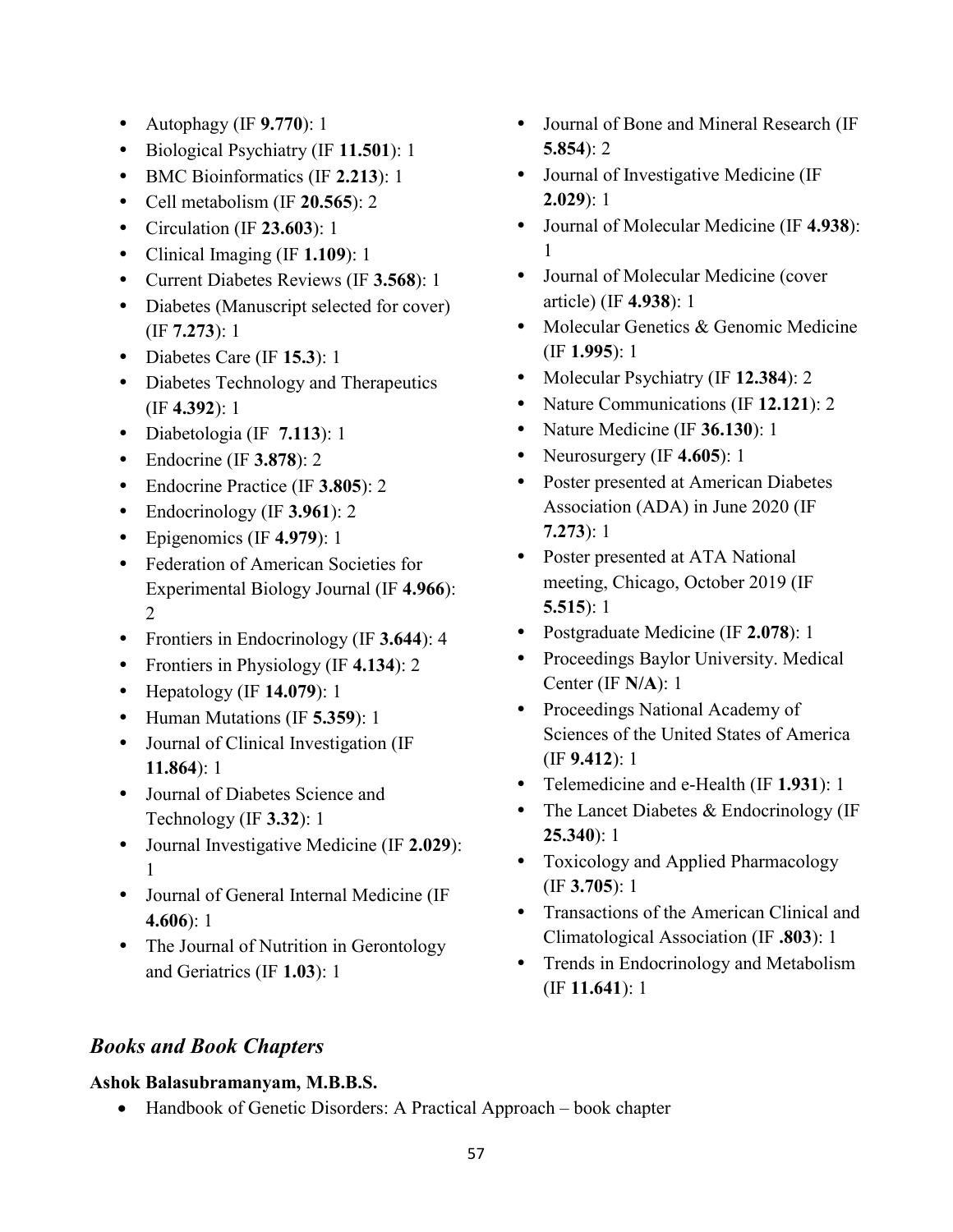#### **Ruchi Gaba, M.B.B.S.**

• Hyperaldosteronism (chapter 70) for *Conn's Current Therapy 2020*. Ruchi Gaba, M.D., Kim Jongoh, M.D., Lawrence Chan, M.D., October 2019.

#### **Sanjay Navin Mediwala, M.D.**

• Ortiz, G and Mediwala, Sanjay. "Chapter 14. Nontoxic Multinodular Goiter," In: *Surgical and Medical Management of Diseases of the Thyroid and Parathyroid*. (Shaha AR, Nathan C-AO, Fernandes JK, De Souza C, Joshi SR, eds.) San Diego, CA: Plural Publishing; 2020. Pp 194- 200.

#### **Nalini Ram, M.B.B.S.**

• "Syndromes of ketosis prone diabetes mellitus" UpToDate 2020

#### **Susan Leanne Samson, M.D., Ph.D.**

- Shah B and Samson SL. 2020. Hyponatremia. In, *Conn's Current Therapy* (Bope ET and Kellerman RD, eds.), Elsevier.
- Winograd D, Mody AP, Balasubramanyam A, Samson SL. 2020. Genetics of diabetes and endocrine disorders. (Dhar S, Nagamani SS, Eble T, eds.) In, *Handbook of Clinical Adult Genetics and Genomics: A Practice-based Approach,* Academic Press.

# **PRESS**

#### **Ruchi Gaba, M.B.B.S.**

- [https://www.nbcdfw.com/news/coronavirus/covid-patient-develops-new-symptoms-months](https://www.nbcdfw.com/news/coronavirus/covid-patient-develops-new-symptoms-months-later-likely-tied-to-virus/2403180)[later-likely-tied-to-virus/2403180](https://www.nbcdfw.com/news/coronavirus/covid-patient-develops-new-symptoms-months-later-likely-tied-to-virus/2403180) . July 8, 2020
- Educational video on "Fatty liver and COVID" released online on Indian Doctors Association (IDA- Houston) website, May 2020

#### **Susan Leanne Samson, M.D., Ph.D.**

- [Interviewed](https://www.endocrineweb.com/new-oral-acromegaly-treatment) for an article for Endocrine Web regarding the potential of oral somatostatin analogue therapy for treating patients with acromegaly.
- [Interviewed](https://www.healio.com/endocrinology/neuroendocrinology/news/online/%7Bd3e8933f-e270-4439-8048-7703e6050aed%7D/oral-therapy-shows-promise-as-injection-alternative-for-acromegaly) for Healio Endocrine Today regarding results of a multinational Phase III clinical trial (CHIASMA OPTIMAL Study) for oral octreotide capsules for patients with acromegaly.

#### **Dennis Villareal, M.D.**

- Aerobic Plus Resistance Exercise in Obese Older Adults Improves Muscle Protein Synthesis and Preserves Myocellular Quality Despite Weight Loss - [https://jrnlclub.org/research](https://jrnlclub.org/research-films/aging-exercise-protein)[films/aging-exercise-protein](https://jrnlclub.org/research-films/aging-exercise-protein)
- Resistance exercise may preserve bone in older obese dieters [https://www.channelnewsasia.com/news/world/resistance-exercise-may-preserve-bone-in](https://www.channelnewsasia.com/news/world/resistance-exercise-may-preserve-bone-in-older-obese-dieters-12181000)[older-obese-dieters-12181000](https://www.channelnewsasia.com/news/world/resistance-exercise-may-preserve-bone-in-older-obese-dieters-12181000)